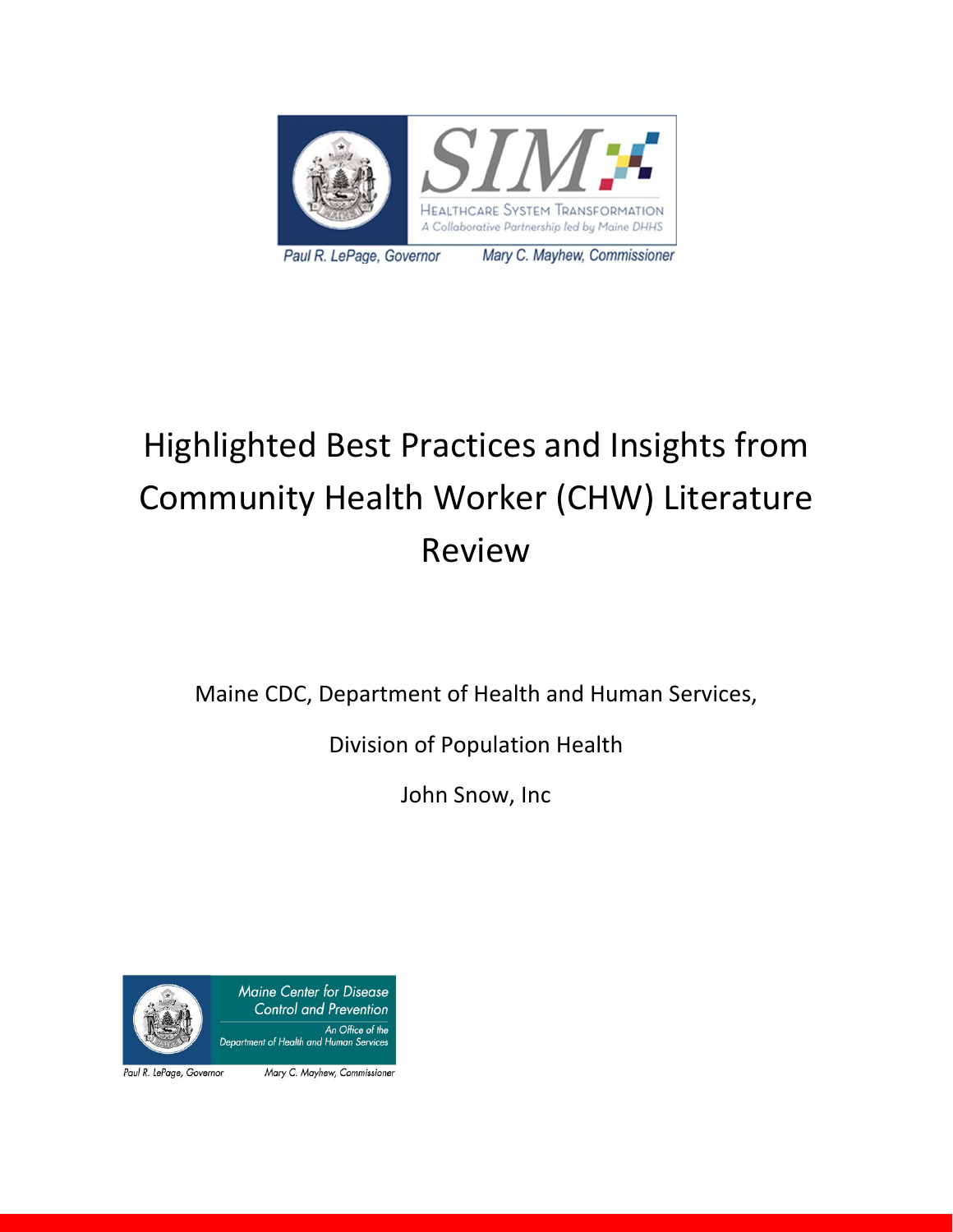### **Acknowledgements**

The literature review was conducted by John Snow, Inc. (JSI) for the Maine CDC Community Health Worker Initiative (CHWI) under the leadership of Maine CDC, Division of Population Health and supported by Barbara Ginley of the Maine Migrant Health Program, Inc.

The CHWI is funded by the SIM Healthcare System Transformation collaborative partnership led by the Maine Department of Health and Human Services.

Preparation of this literature review was conducted by Luke Galford and Briana Flynn with assistance of JSI Medical Librarian, John Carper, Project Director, Natalie Truesdell, and CHW Specialist, Terry A. Greene.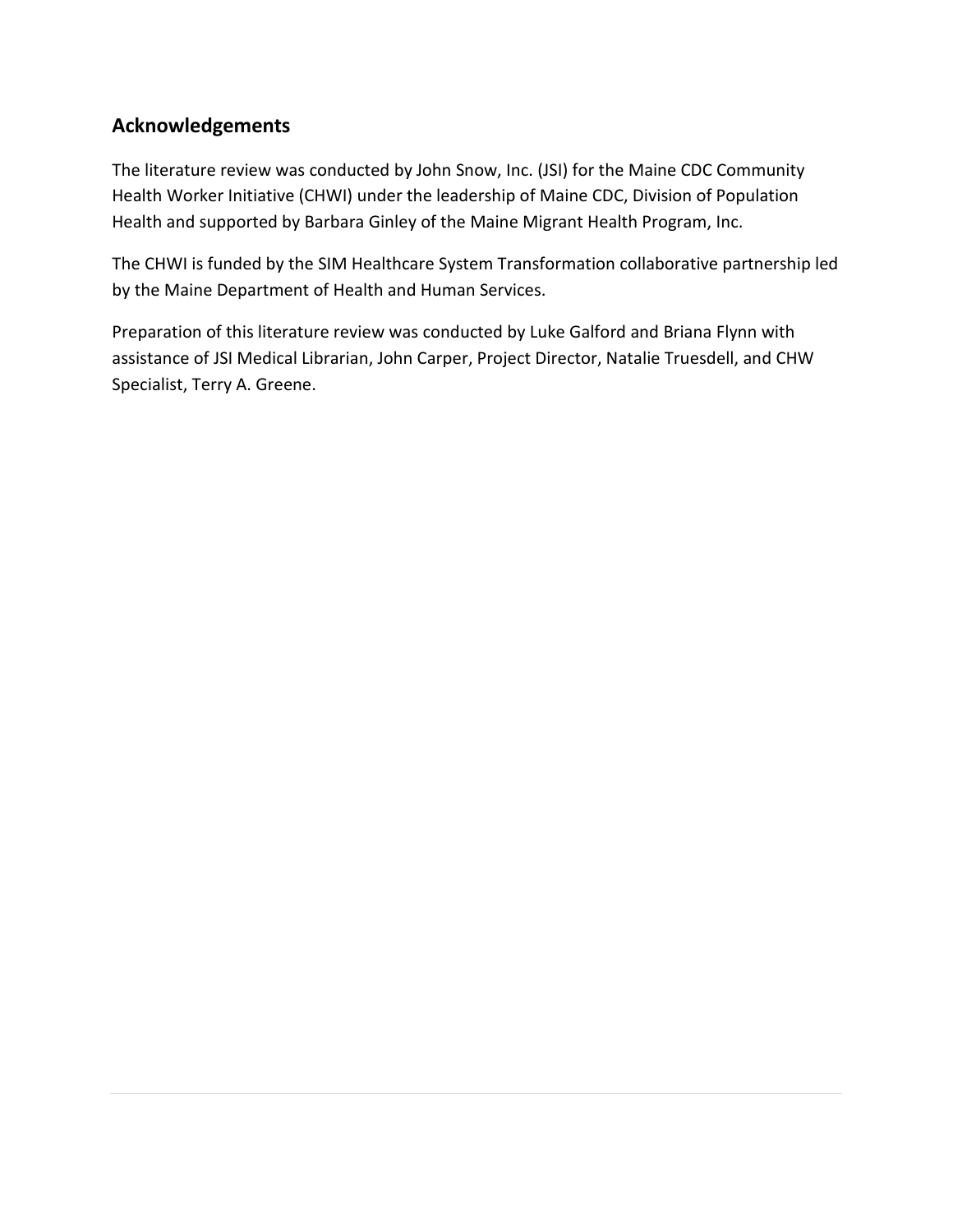# **Table of Contents**

|--|--|--|--|--|--|--|--|--|--|--|--|--|--|--|--|--|--|--|--|--|--|--|--|--|--|--|--|--|--|--|--|--|--|--|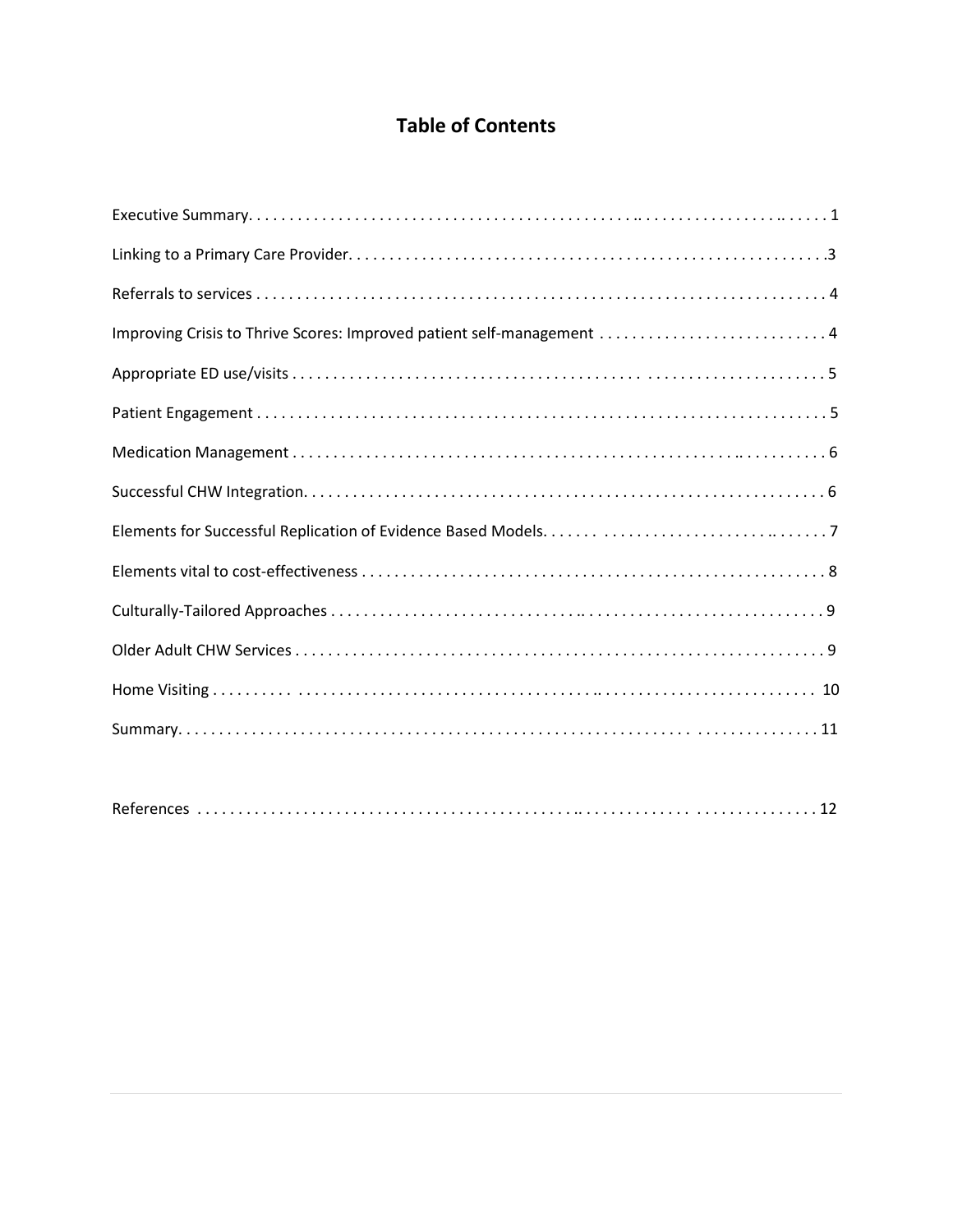# Highlighted Best Practices and Insights from Community Health Worker (CHW) Literature Review

## Executive Summary

The following highlighted best practices are based upon a literature of recent CHW cost-effectiveness research. The purpose is to draw out CHW program elements that have been found important to success and, where available, to cost-efficacy. It should be noted that the research, particularly in the United States, is only recently emerging. Most of what is available is focused on populations who face health disparities due to racial, ethnic, immigration, and language barriers; often within urban contexts, as opposed to the low-income, rural populations such as comprise a large sector of potential need in Maine.

The literature review drew upon multiple sources. Identification of research articles were conducted through searches of the PubMed database, maintained by the National Library of Medicine. Searches for abstracts used the following key terms:

- 1) CHWs and the chronic disease topics (limited to last 10 years, and NOT including developing countries).
- 2) CHWs in general and cost studies (also 10 years, NOT developing countries).
- 3) Health literacy and cost studies.

Abstracts were reviewed to identify those most closely related to the focus and aims of the four CHWI pilot sites. This includes research on CHWs with relation to asthma, breast cancer screening, and falls prevention and more generally CHWs and older adult chronic disease self-management. Note that there are many terms for CHWs, including Promotores (who typically work within Latino communities), that frequently appear in the literature. The list of sources that speak directly to one of the topics were narrowed down to identify those indicating positive health outcomes associated with CHW interventions. To identify further findings on cost-effectiveness, overview reports of the Centers for Disease Control, MA Department of Public Health, Annual Review of Public Health, and Agency for Healthcare Research and Quality were reviewed.

Relevant research on some of the desired topics was not found; yet it may be emerging. We describe what is currently available, and in some cases describe benefits from similar programs that did not include CHWs but may offer insight into what the benefits of a CHW program may offer (falls prevention, adult asthma). Most of the studies on these health topics that cite positive health outcomes with community health workers do not analyze cost-effectiveness. Some refer to "reasonable costs" without going into detail, or being "more cost-effective" than another referenced approach. Those specifically about cost-effectiveness were largely found to be diabetes and mammography interventions, and also cost-effectiveness of employing CHWs broadly across an entire city (Denver and NYC).

Fifty studies were compiled into a matrix which summarized conclusions and indicated whether each of the selected studies demonstrated health outcomes, cost outcomes, and/or focused on non-English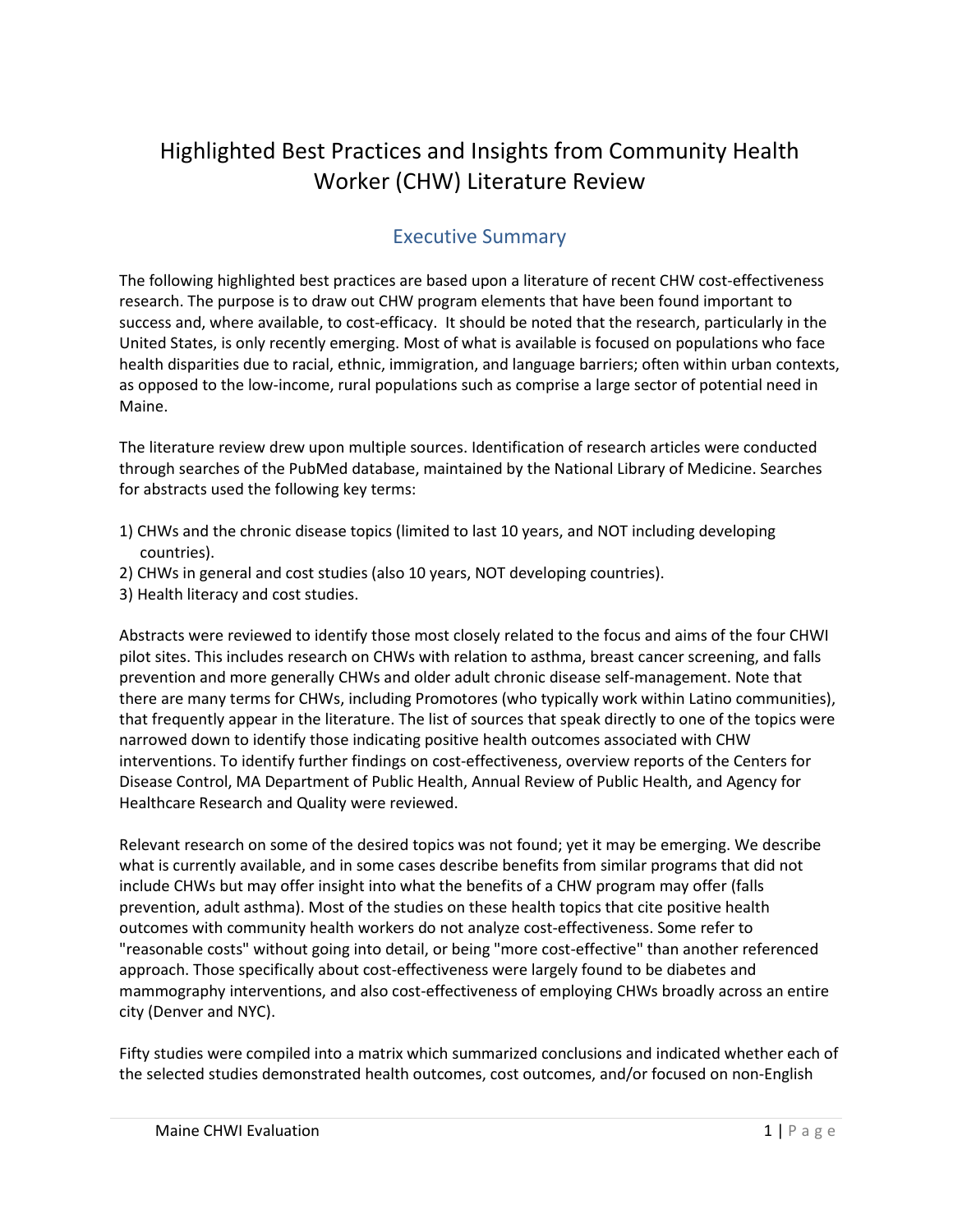speakers. The matrix was then used in order to pull out those studies that had the most relevant focus and these were reviewed in greater depth in order to compile the following summary findings to reflect upon key areas: a) linking to a primary care provider and b) referrals to services, c) patient selfmanagement, d) appropriate Emergency Department (ED) use, e) patient satisfaction, f) successful CHW integration into care/service teams, g) replicating evidence-based models (EB) with fidelity, and h) elements vital to cost-effectiveness. Further findings specific to CHW services and older adults, asthma, and breast cancer screening are highlighted. Some areas of focus that were hoped to shed light upon were not observed, including details of impacts upon social determinants of health. Also focal areas on 1) patient self-management education specific to older adults and 2) medication reconciliation were not found; however these populations and activities are included within the general research on patient self-management and of medical management. Older adults or seniors were being served by 74% of the CHW programs across New England that were surveyed as part of the ICER review (Institute for Clinical & Economic Review, 2013).

Note that ICER did not find it possible to compare all studies in order to identify precisely which are the key characteristics of CHW interventions associated with positive results. Studies in their review, as in those we examined, simply did not include adequate descriptions of important aspects of CHW interventions. Those characteristics we have noted are simply a listing of what was gleaned from individual studies.

The review pulls key points and findings of interest from the full list of 50 articles reviewed. In some cases direct quotes from the research are used, and in others, key findings are summarized. Findings are bulleted in an attempt to make the review succinct and hone on key points.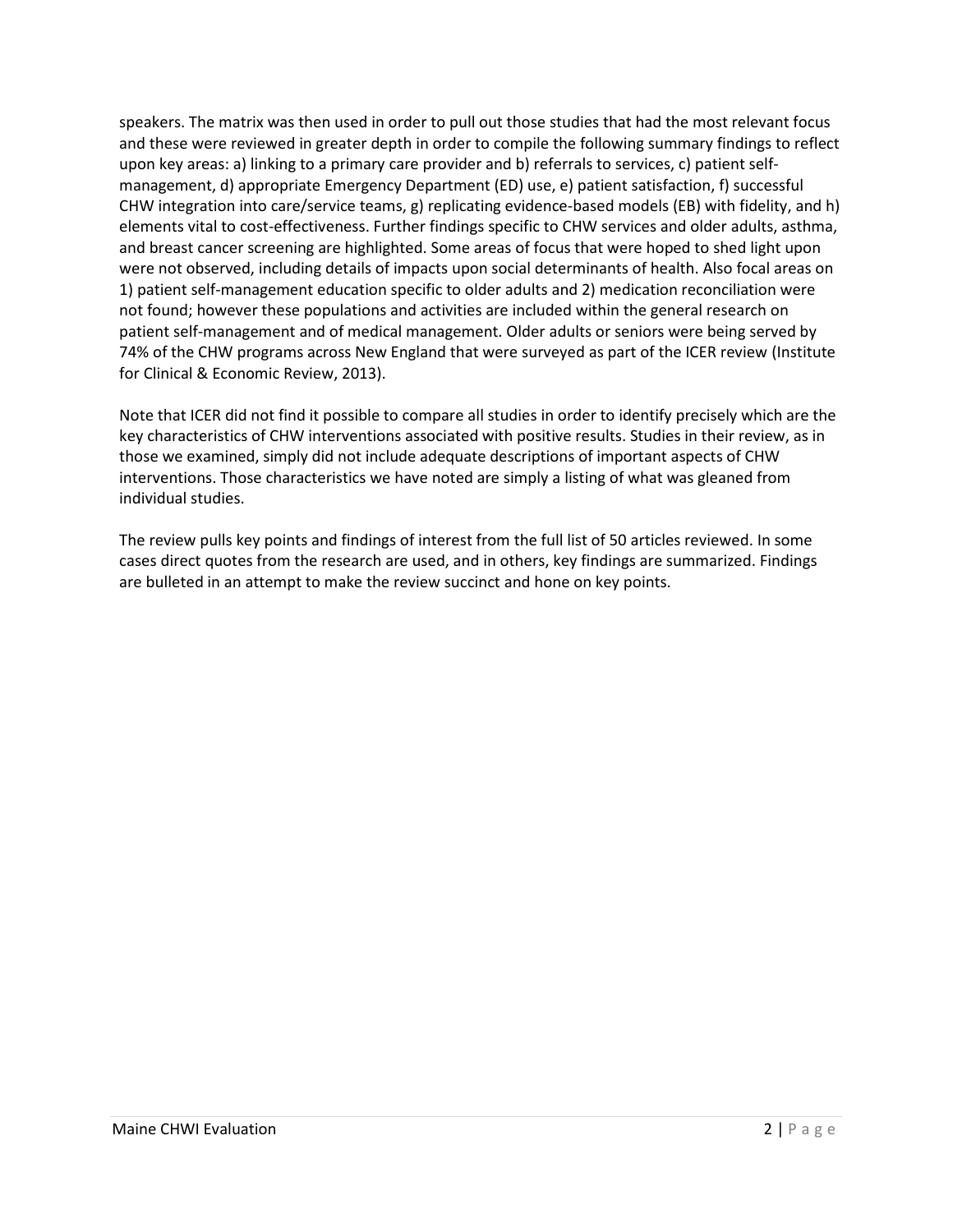Below is a summary table from the ICER reports for the frequently-reported intervention characteristics in studies reporting positive outcomes. (Source of table below is ICER, 2013)

|                                           | <b>Element Present</b> | <b>Element Absent</b> |
|-------------------------------------------|------------------------|-----------------------|
|                                           | (% of studies)         | (% of studies)        |
| CHW paid salary/stipend (n=22)            | 95%                    | 5%                    |
| CHW matched to patient (n=28)             |                        |                       |
| By Community                              | 96%                    | 4%                    |
| By Ethnicity/Race                         |                        |                       |
| By Disease State/Condition                |                        |                       |
| <b>Formalized training (n=27)</b>         | 67%                    | 33%                   |
| Patient financial incentives (n=17)       | 100%                   | 0%                    |
| <b>Method of patient interaction</b>      |                        |                       |
| Weekly Meetings (n=18)                    | 44%                    | 56%                   |
| In-person Home Visits (n=26)              | 73%                    | 27%                   |
| Phone Calls (n=27)                        | 48%                    | 52%                   |
| Group Sessions (n=27)                     | 33%                    | 67%                   |
| Visit/Session Length $\geq 1$ hour (n=18) | 72%                    | 28%                   |
| $> 5$ sessions (n=24)                     | 50%                    | 50%                   |

|  |  | Table 2. CHW intervention characteristics described in studies reporting positive results. |  |  |  |  |  |
|--|--|--------------------------------------------------------------------------------------------|--|--|--|--|--|
|--|--|--------------------------------------------------------------------------------------------|--|--|--|--|--|

Note: only studies reporting data specific to each element are included.

n: # of studies reporting on element; NR: Not reported

#### **Linking to a Primary Care Provider (PCP)**

- "Research has shown the CHWs who perform ongoing case management activities are more successful at engaging and helping sustain patients' relationships with providers than workers who make a simple one-time contact. Enrollment specialists stress that initial enrollment is only the first step of engaging and keeping previously uninsured people covered." (Anthony, 2009).
- In a study by Johnson using a control group, patients working with a CHW had lower utilization of inpatient services than a control group without access to CHWs. The researchers observe this as a positive outcome reflecting the impact of CHWs' assisting members in establishing with a medical home, and using appropriately primary care and specialty services for a range of needs from preventive services to chronic disease management. This emphasis on use of appropriate services, they conclude, may explain the significantly larger reduction in inpatient and prescription costs among CHW members than non-CHW members. The average inpatient cost per patient in the CHW group declined 82% six months after the intervention, compared to 61% for the control group. Average prescription costs per patient declined 64% within the CHW group, compared to 32% for the control group. (Johnson, 2012)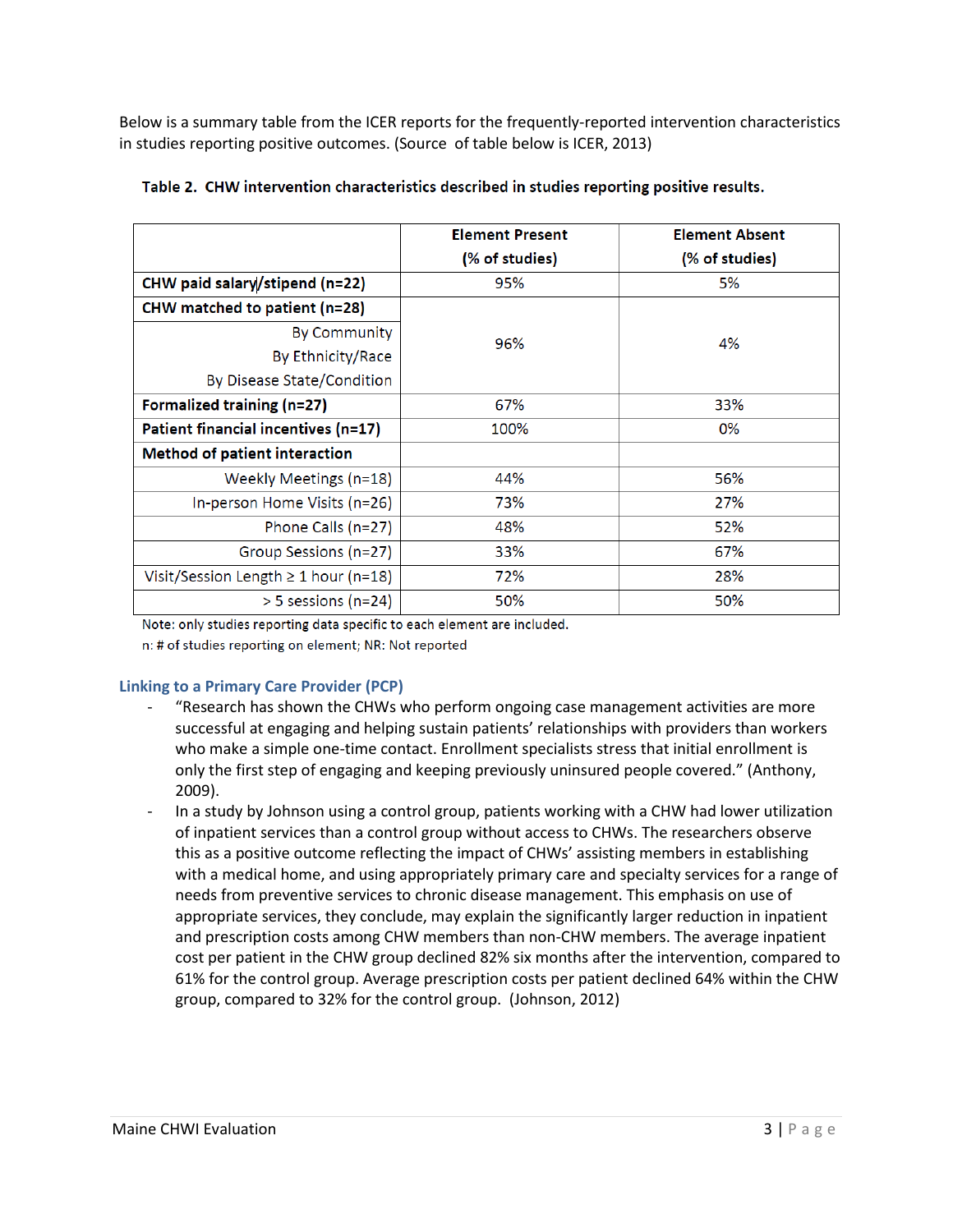#### **Referrals to services**

- CHWs serve a particular need in referring patients to non-clinical, community resources or programs where physicians, may be less aware or less able to make referrals for noninstitutional services (Felix, 2011).

#### **Improving Crises to Thrive Scores: Improved patient self-management**

- "Use of comprehensive, evidence-based educational material, supplemented by training of care coordinators in behavior-change and motivational techniques" was considered a key element to successful interventions by nurse case managers and was a component of many of the CHW interventions reviewed (ICER, 20, 2013).
- Combination of home visits, education and motivation by CHWs improved control of hypertension among African American men in Baltimore (Anthony, 2009). In this program, CHWs would be assigned a caseload of approximately 30 patients. (Anthony, 2009)
- Support groups led by CHWs and visual representations of clinical measures may improve patient self-management. (Balcazar, 2010).
- "CHWs also helped patients actively manage their diabetes and achieve glycemic control by providing them with resources or connecting them to community resources that could help them overcome barriers to diabetes management" (Collinsworth, 2014). This study did not document numerical changes in glycemic control, and improved control was based on patient report.
- CHW's have a role in patient education on nutrition. "On the topic of diet, one respondent said, "I have a better diet; I eat less rice now." The comment about eating less rice is notable because it indicates that patients are learning to manage their diabetes while still eating their culturally preferred foods, including rice and beans. Learning to make food choices that enable better blood sugar control while still allowing the consumption of cultural foods." (Deitrick, 2010)
- "Promotoras facilitated behavior change by motivating individuals through three interconnected elements: tools (e.g., pedometers); knowledge (facts and ideas transmitted within an interactional process); and emotional and social support." (Koniak-Griffin, 2014). Behavior change in this study was based on patient self-report.
- "Rather than creating dependencies among clients, the promotora increased adherence to chronic disease screening by fostering self-reliance in health seeking behavior among clients through the combination of support provided." (Reinschmidt, 2006 referencing Hunter JB, Guersney de Zapien J, Papenfuss M, et al. The impact of a promotora on increasing routine chronic disease prevention among women 40 years of age and older at the U.S.-Mexico border. Health Educ Behav. 2004 Aug;31(4 Suppl):18S–28S.)
- Certain degrees of program flexibility can lead to improvements without compromising fidelity and efficacy. In one intervention, "promatoras made the following changes in their interventions to improve process: Changed session order (e.g., medication and diabetes sessions) 2. Combined sessions (e.g., salt and cholesterol sessions) 3. Augmented materials (e.g., DASH [dietary approaches to stop hypertension] diet information, Spanish web video on heart attacks, online sodium tracker) 4. Modified or deleted some activities (e.g., did not conduct grocery store tours uniformly). The changes described represent more than surface changes to the intervention. Each is what others have described as "yellow or red light" changes, which can influence intervention fidelity and are highly discouraged when assessing program fidelity and participant outcomes (Hannah, McCarthy, & Chinman, 2011). Yet these changes did not appear to negatively influence outcomes." (Sanchez, 2014)"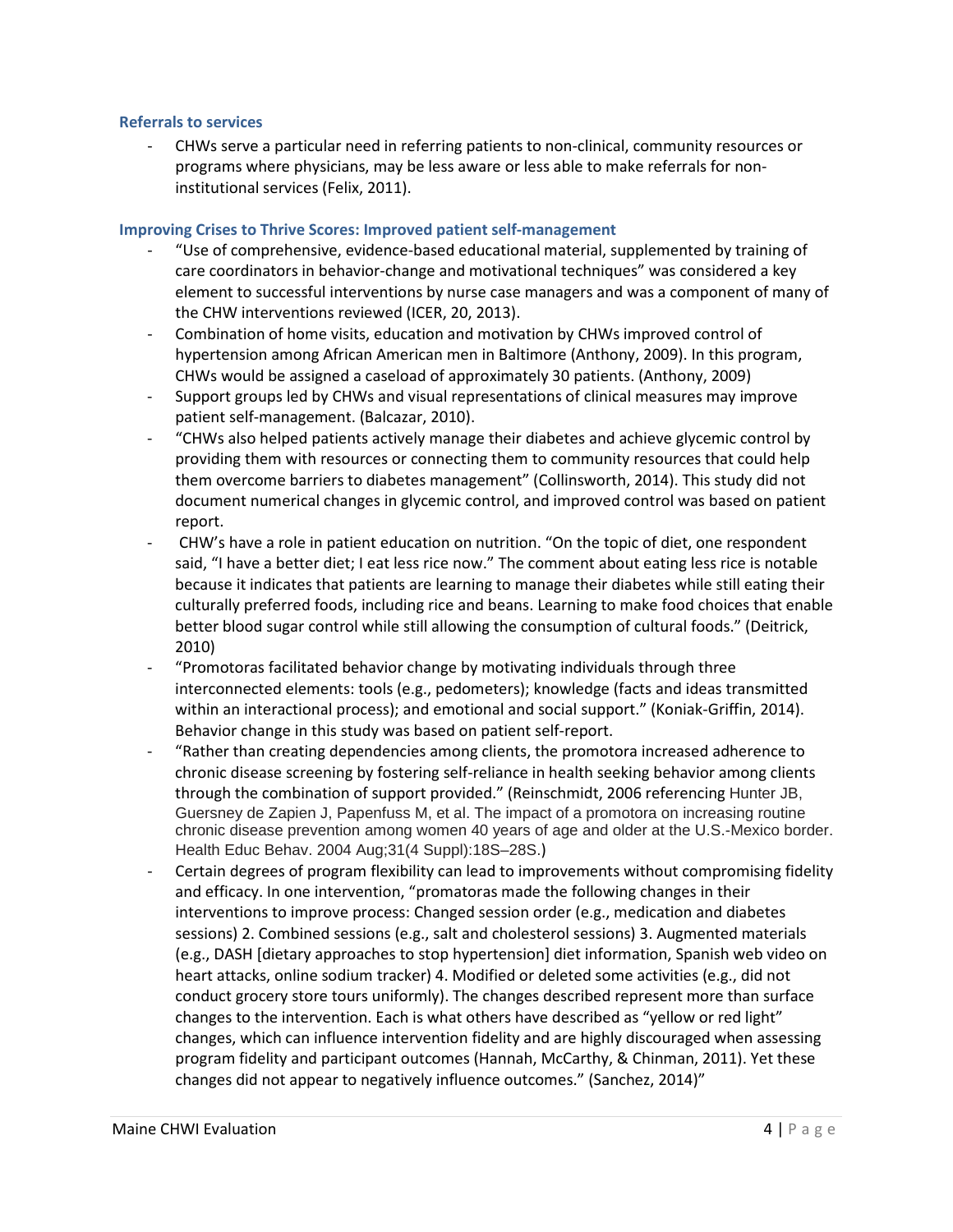#### **Appropriate ED use/visits**

- CHWs reduce inappropriate use of Emergency Departments(ED) by enrolling uninsured in public insurance programs, connecting patients to primary care services, and managing chronic conditions. (Anthony, 2009)
	- o "CHRISTUS Spohn Health System in Nueces County, Texas, has observed reductions in inappropriate ED usage based on the services their four full-time CHWs provide within the system's hospital and health centers. CHRISTUS Spohn estimates that the average savings to the hospital per ED patient assigned to a community health worker is \$56,000 over the course of a year." (Dower, as cited by Anthony, 2009)
	- o "In Baltimore, CHWs worked intensively with a Medicaid sample of 117 African American men with both hypertension and diabetes to help them manage both conditions. ER visits declined for the men by 40% compared to the period prior to the CHW intervention, and hospital admissions declined by 33%. These changes yielded an average cost-savings per patient of \$2,245.89" (Fedder, as cited by Anthony, 2009)
	- o "In Boston, the Prevention and Access to Care and Treatment program (PACT) has employed CHWs as key staff in their efforts to improve care delivery and health status among the most marginalized and least successfully treated HIV/AIDS patients. Unsuccessfully treated HIV/AIDS patients have been shown to be twice as costly to treat as patients who can sustain adherence to treatment. PACT has shown a decrease in MassHealth costs of 2.4% for a closely studied sample of such patients after they received CHW interventions." (Behforouz, as cited by Anthony, 2009)
- Multiple home visits by CHWs during 1-year follow-up reduced need for unscheduled/urgent medical care (ICER, 13, 2013)
- "One expert noted that when CHWs are embedded in the practice, they can help patients make same-day appointments and avoid unnecessary use of emergency room services." (ICER, 41, 2013)

#### **Patient Engagement**

- "What seems to make CHWs so effective is that they provide services in the communities in which they live while also being peers of the programs participants. Many CHWs in diabetes interventions had diabetes themselves" – (Brown, 2012)
- CHWs with outgoing personalities can support developing relationships with patients, and can contribute to patients sharing important medical information they might keep from doctors (Adair, pg 2012).
- A randomized study of African-American men with hypertension found that men who received intensive services from CHW/NP care team were more satisfied than those who received onetime education and referral. (Anthony, 2009)
- CHWs can increase satisfaction by being a cultural bridge for patients and can offer lived experience with a particular condition that patients can relate to. In Dietrick's study patients reported that the promotora was effective as a teacher because, "being a Puerto Rican, she understood them and their culture." Patients also reported that the fact that the promotora had diabetes made a difference. (Deitrick, 2010)
- In Martin et.al's study of reducing home triggers for asthma, authors calculated a composite asthma home trigger score for each patient based on patient surveys. The average score for children was 2.8 triggers, while the average score for adults was 3.2. The study attributes each CHW home visit with an average trigger score reduction of .32 in children and .41 for adults.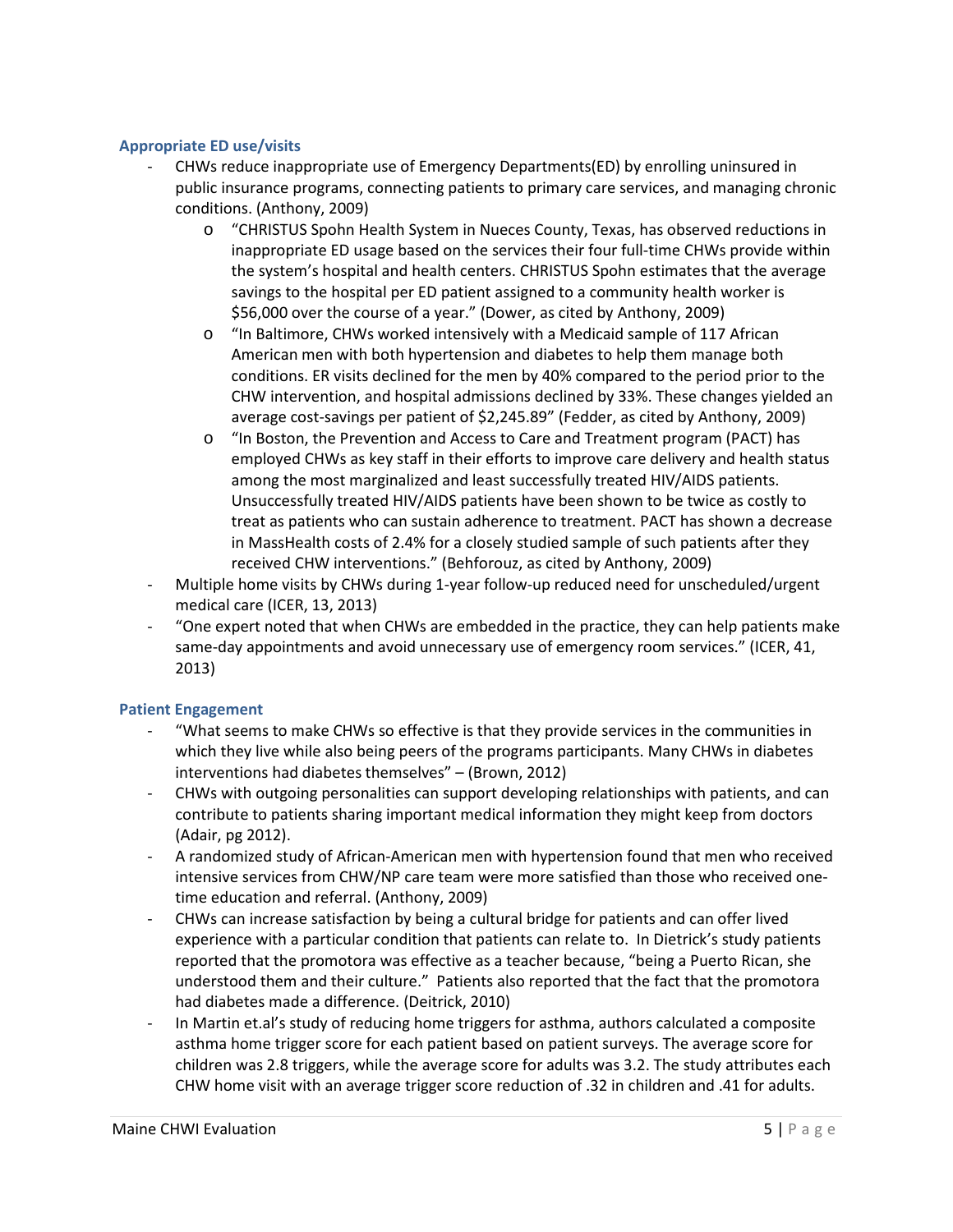Authors attribute the CHW approach facilitated behavior change of reduced reported home asthma triggers because it worked within the traditional Latino belief system. Current health care in the United States focuses primarily on the individual patient, while traditional Latino culture incorporates several very different concepts including familismo (family included in all decisions) and personalismo (information is more reliable coming from a trusted source) (37– 38). CHWs are from the target community, they speak the same language, and are they culturally similar to their clients; thus they are a trusted source. (Martin, 2006)

#### **Medication Management**

- The CHW role of overseeing comprehensive medication management, including access to pharmacists and medical directors to triage issues was considered a key element to successful interventions by CHWs and nurse case managers (ICER, 21, 2013).

#### **Successful CHW Integration**

In addition to reviewing evidence on clinical impacts of CHWs, the review also focused on elements needed to successfully integrate CHWs into service provider teams. Elements to consider included CHWs' levels of training, roles within practices and the right-sizing the levels of supporting infrastructure.

- Adair found that it was important to hire CHWs culturally similar to patient population (Adair, 2012).
- The name or title of the CHW may benefit by being customized by the population they are serving. A focus group of patients chose the name "care guide" for their community health workers, with one patient saying "a guide shows you the way but doesn't do it for you." This same study found that locating "care guides" in clinic waiting room allowed the gap from community to clinic to be bridged (Adair, 2012)
- While custom names may be helpful for patient engagement, there is acknowledgement in the literature that the lack of standardization in names and titles of CHWs can also lead to confusion. A challenge to integrating CHWs into mainstream health care system is the acceptable use of the CHW term to describe the workforce. There are a variety of titles and descriptions for same role. (Anthony, 2009) Further standardization and acceptance of CHWs within clinical workforces is needed to effectively implement CHW-based interventions and track their impacts.
- CHWs in one study followed up with patients at least every three months to keep practice apprised of diabetic patients condition. Follow-up with patients was documented in patients' electronic medical record. The patient population of this study was primarily low-income and Hispanic. (Collinsworth, 2014)
- Another finding from Collinsworth's study was that some CHWs indicated it took a year of working together to establish trust with PCP. (Collinsworth, 2014)
- Additionally, Collinsworth found in the Diabetes Equity Project model, the roles of diabetes education, nutritional counseling, and patient activation and follow-up that typically fall to the PCP were shifted to the CHW. (Collinsworth, 2014)
- "Experts noted that a clear, concrete role for the CHW, even if that role eventually expands, helps signal to the rest of the care team how to make use of their position…. Stakeholder experts cited the importance of training not only the CHW for their position, but also training the entire care team on how to effectively work with CHWs." (ICER, 40, 2013)
- "Trained promotores working within an established clinic self-management infrastructure who are effectively managed by providers and nurses at the clinic may be effective teachers of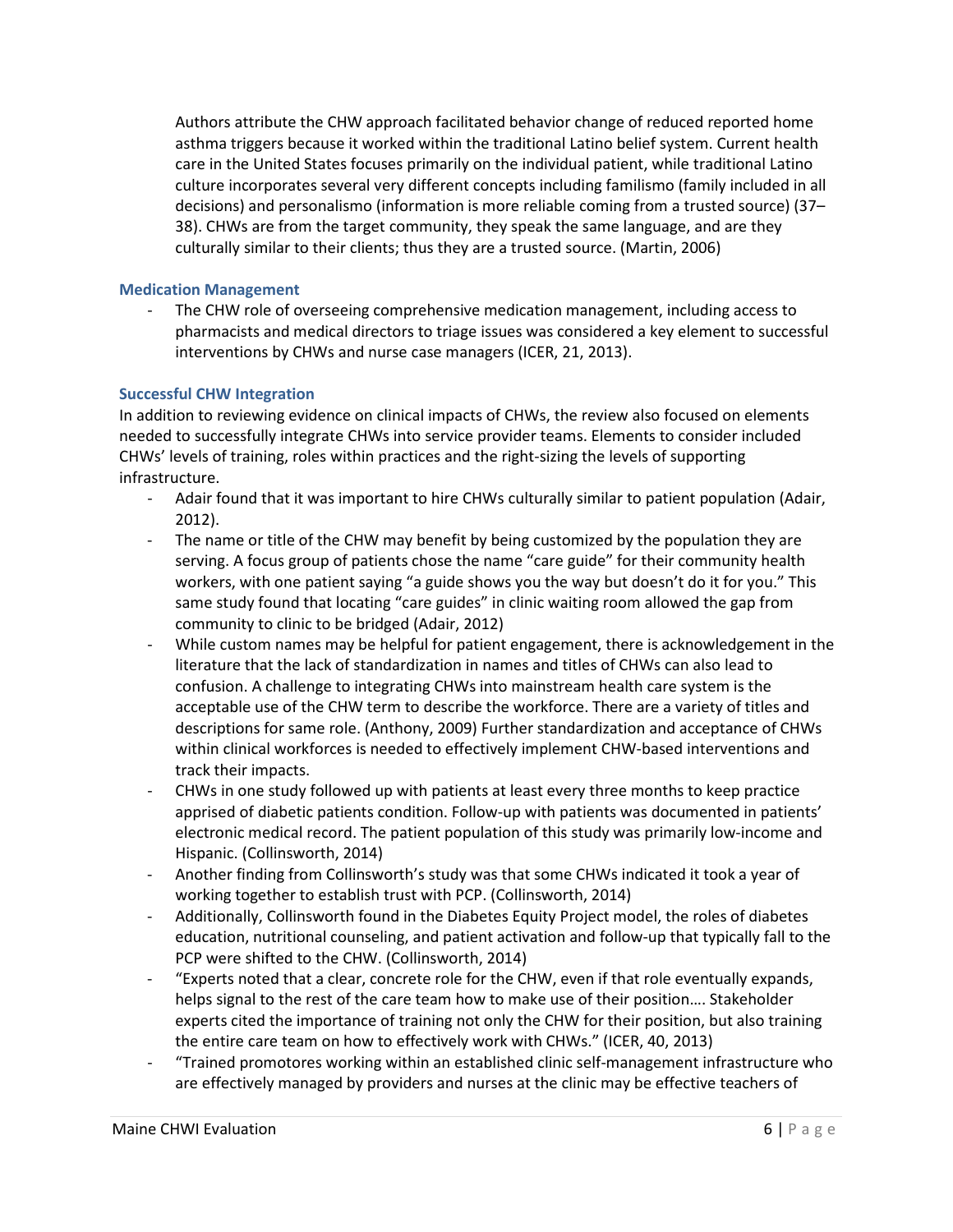diabetes self-management" (Sixta, 2008). In this study, providers employed by the clinic oversaw the course design, quality control mechanisms, and outcomes, along with promotores' education and training. The combination of these factors led to more effective use of promotores in diabetes self-management.

- Findley and colleagues evaluated integration of CHWS into a Patient Centered Medical Home in the South Bronx, and found the following key lessons learned (Findley, et. Al, 2014):
	- **CHW functioning as care manager leaders** to ensure the patient's needs are being addressed by the team.
	- **Organizational commitment to the CHW program.** This included creating supportive infrastructure for these new positions and division of labor.
	- **Well-considered recruitment procedures and criteria** in particular, **"**focusing on identifying individuals with the attributes for being a good CHW: empathic, natural helper, communicator, and experienced in the community culture."
	- **Demonstration of improved outcomes and lower costs** including tracking and sharing preliminary evidence of cost-effective contributions to patient outcomes to hospital management and to the PCMH team.
	- **Train clinical teams on the CHW model** to foster widespread understanding of the mission and vision of the program.

Additionally, the need for stable funding and mechanisms to reimburse or otherwise cover costs has been found important to sustainable CHW programs. Anderson et al. (2013) emphasizes as the following as barriers:

- The separation of medical care from public health and fragmentation into provider "silos,"
- The lack of familiarity among many potential employers with "what CHWs can accomplish, for what types of clients, and under what circumstances. And many do not think of CHWs as a workforce category."

#### **Elements for Successful Replication of Evidence Based Models**

- A challenge for successful replication is implementing models within different payment structures. In Collinsworth's study, PCPs felt that the Diabetes Equity Project model was successful because it placed CHWs within the clinics allowing the PCPs and CHWs to work together as a team to identify patient barriers to diabetes management. Embedding CHWs into primary care practices worked well in clinics with limited resources serving uninsured populations, but note that it is not clear if this model can be expanded to traditional fee-forservice practices. (Collinsworth, 2014)
- Intervention fidelity refers to participants receiving the intervention in the same way every time, 'faithful' to the proposed model with equal quality. Ford et al. evaluated an intervention program called "Kin KeeperSM Cancer Prevention Intervention." This program utilizes CHWs to deliver breast and cervical cancer education to African American, Latina and Arab women (Ford, 2014). The results of the study suggested that the Kin KeeperSM Model has strong intervention fidelity, consistency and quality for African American, Latina and Arab Women. "The intent underlying the use of visiting health workers is to engage and educate the community on the ground-level so that individuals who have little or no access to adequate healthcare can learn how to segue into a formal health system, ask for what they need, receive preventative care and in turn, reduce health disparities" (Ford, 2014)
- "Community health worker programs gain strength when CHWs are clinical team members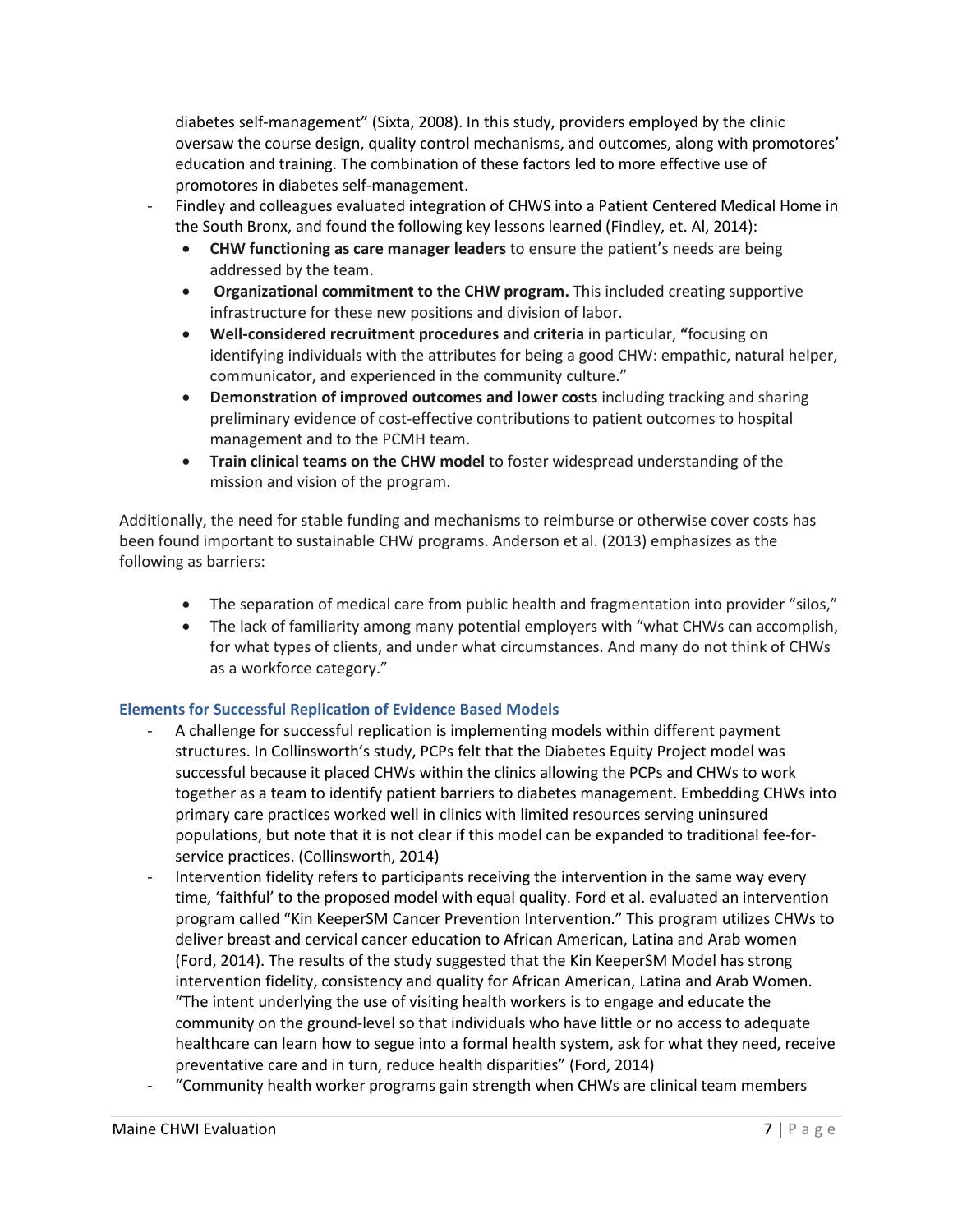who are trained to take on multifaceted roles that also allow them to give out health information, to foster educated decision-making, and to overcome clients' barriers, thereby enabling them to make actual health behavior changes." Fidelity to this model and further knowledge of what makes CHWs successful may lead to more secure funding for CHW-based interventions. (Reinschmidt, 2006).

#### **Elements vital to cost-effectiveness**

- One study found that training and using lay "care guides" rather than professionally licensed workers was cost effective in treating hypertension, diabetes and congestive heart failure. Care guides attended a 2-week comprehensive training course led by Allina employees including pharmacists, diabetes educators, dieticians, clinical psychologists, physicians, nurses, and EHR trainers. The curriculum included physiology and treatment of the 3 study diseases, commonly used drugs and how to shop for inexpensive generic versions of them, behavioral change and motivational communication techniques, cultural and diversity training, the electronic medical record, patient confidentiality requirements, and roles of different health care employees. The average annual salary of the care guides was \$34 000. The concurrent average salary of a registered nurse in Minneapolis-St Paul was \$79 000 (Lerner & Chen, 2010). Care guide training was accomplished in 2 weeks, while licensed practical nurse or certified medical assistant training typically takes about 9 months, and registered nurse training about 3 years. Their recruiting experience suggests that there is a large pool of talented people with appropriate skills available in the job market for care guide work. (Adair, 2012)
- Pairing Nurse Practitioners and CHWs together in one study "demonstrated \$157 reduction in per patient cost for every 1% drop in systolic blood pressure and \$190 reduction in cost for every 1% drop in diastolic blood pressure"– (CDC Policy Brief, 2015)
- "A high number of visits or sessions may not be a consistent characteristic of successful interventions." The ICER review found that only half of successful programs had an average of more than 5 visits with each patient. (ICER, 19, 2013)
- "The Seattle-King County asthma intervention represents an example of a detailed economic evaluation from the provider perspective (Krieger, 2005). A total of 214 children with persistent asthma from urban, low-income households were randomized to receive a "high intensity" CHW intervention that featured an initial home environmental assessment resulting in a patient-specific action plan, 4-8 additional visits to implement action steps, educational and social support, and mitigation resources (e.g., mattress encasements, low-emission vacuums) or a low intensity intervention consisting of a single CHW visit and limited education. Health care utilization was assessed every 2 months during 1 year of follow-up. Multiple data sources were used to estimate costs; offsets from reduced use of emergent or urgent health care services were estimated to be \$57-\$80 lower per 2-month period for high-intensity vs. lowintensity patients, or \$342-\$480 annually (Krieger, 2005). Incremental program costs for the high-intensity intervention, including salary and benefits for 3 full-time CHWs, supplies, rent, travel, office expenses, and indirect expenses, were estimated to be \$1,124 per child for the program year. The authors estimate that the program would become cost-saving after 3-4 years if cost offsets were to continue after the intervention ends." (Icer, 22, 2013)
- Similar to CHW programs, some organizations have implemented a patient navigator (PN) who is a specially trained person within the health-care setting who helps a patient move through the system to obtain medical care. Patient Navigation (PN) programs at Mount Sinai Hospital in New York City led to a Screening Colonoscopy adherence rate of 78.5% among a randomized cohort of African American and Latinos with public health insurance. The 395 completed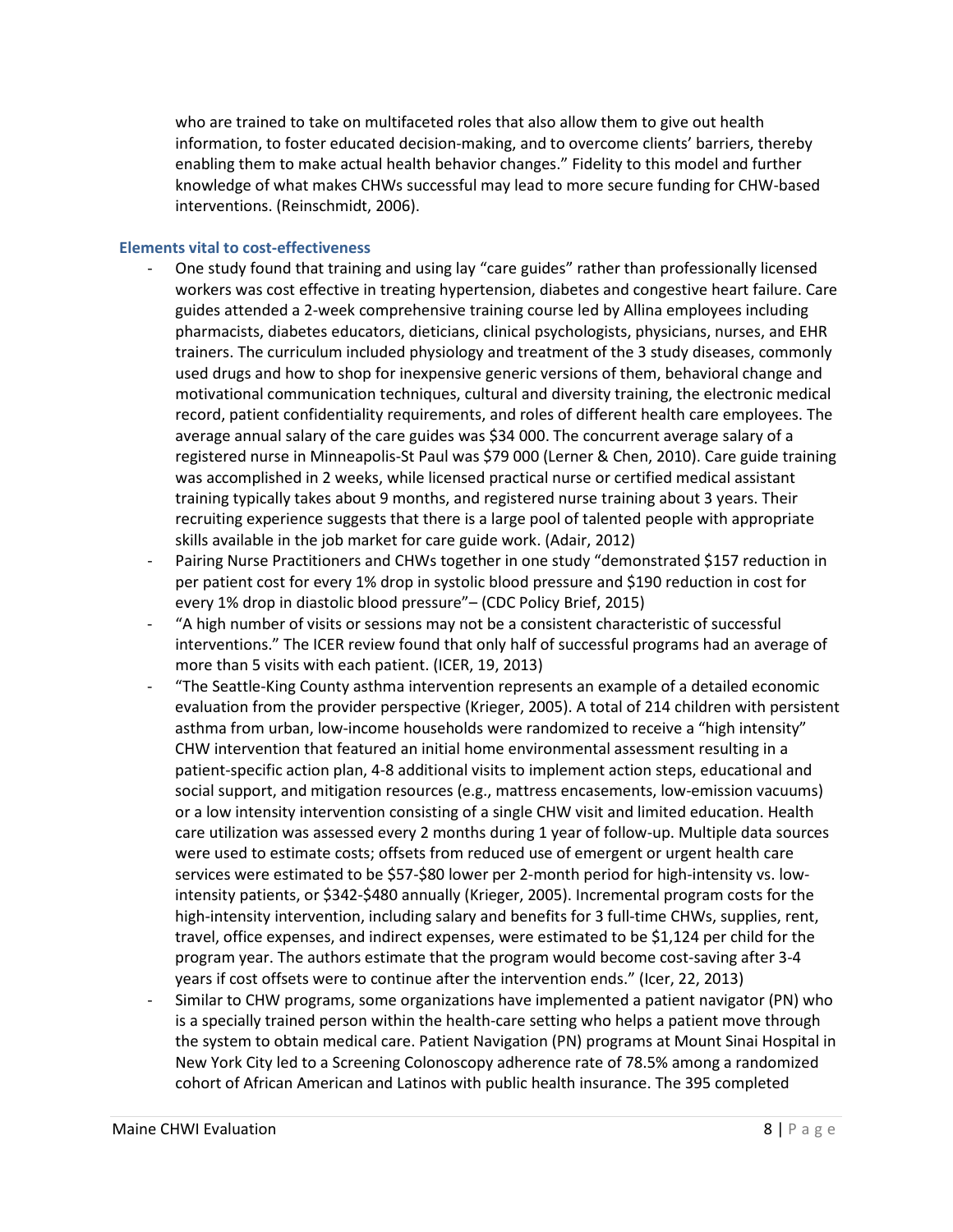colonoscopies brought in a total contribution margin of \$95,266.00 over a two-year period. The resulting net income after deducting \$14,027.30 (the cost of PN) was \$81,238.70. Among a predominantly minority population of low socioeconomic status, most of whom were covered by public health insurance, the PN program generated a profit for the institution. Through use of models, they also found a favorable comparison of the current PN program to the institution's first PN program and to the general population. Finally, they demonstrated that the cost of hiring a part-time dedicated navigator would likely be covered by the increase in profit to the institution. (Jandorf Cost Analysis, 2013)

- In a community-based group randomized trial by Larky et al. Promotoras were assigned to Latinas due for breast, cervical, or colorectal cancer screening. In comparing cost-effectiveness of group-based interventions versus individual interventions, the group-based promotora-led intervention produced a cost-per-participant level of nearly one quarter of the individual intervention (\$392.38 versus \$103.44 per participant) (Larky, 2012)

#### **Culturally-Tailored Approaches**

Several studies highlighted the importance of culture when designing effective CHW interventions.

- ICER, in its comprehensive review, emphasizes that "For populations whose interactions with the health system are challenged by stark differences in language and culture, an individualized approach proved crucial to improving the patient's experience and adherence to treatment." (ICER, 29, 2013)
- As an example, ICER cites that Khmer Health Advocates is able to serve older Cambodian-Americans, many of whom are refugees and victims of torture and trauma, by employing CHWs who are immersed in the community and who understand each patient's individual situation. These CHWs provide extensive support that may include accompanying patients to physician appointments and performing home visits. (KhmerHealthAdvocates.org, 2013, as cited by ICER, 29, 2013).
- Tailoring also needs to be made to marketing and materials employed in CHW initiatives. Interventions delivered via church setting, for example, were identified as particularly relevant for Koreans, while direct-mail campaigns worked better as a form of outreach among Chinese. (Hou, 2011)

**Older Adult CHW services.** Overall there has been limited research of the impact of CHWs specifically on the older adult population. Among the current research these are some of the key findings.

- Community health workers may be able to help these patients use resources they might not otherwise access. Community health workers can help states cost-effectively direct home and community-based long-term care services to disabled and elderly residents who face elevated risks of entering nursing homes. In a study by Felix et al. they found that populations that have difficulty using electronic information such as older adults, minority, and those with low literacy benefit from the assistance of someone like a CHW. – (Felix, 2011)
- "Another study reported that among a randomized sample of elderly people living alone, a CHW intervention was successful in improving self-perceived health status but not changes in 4aphysical status, morale, or the demand for medical and social services." (Hunter, 2004)
- Home care nurses "can become facilitators and trainers in assisting community health workers to conduct first-level risk detection for falls." (Scott, 2006)
- In a randomized parallel group study with 1-year follow-up, conducted 2008 through 2011 at homes of low-income adults aged 18 to 65 years with uncontrolled asthma living in King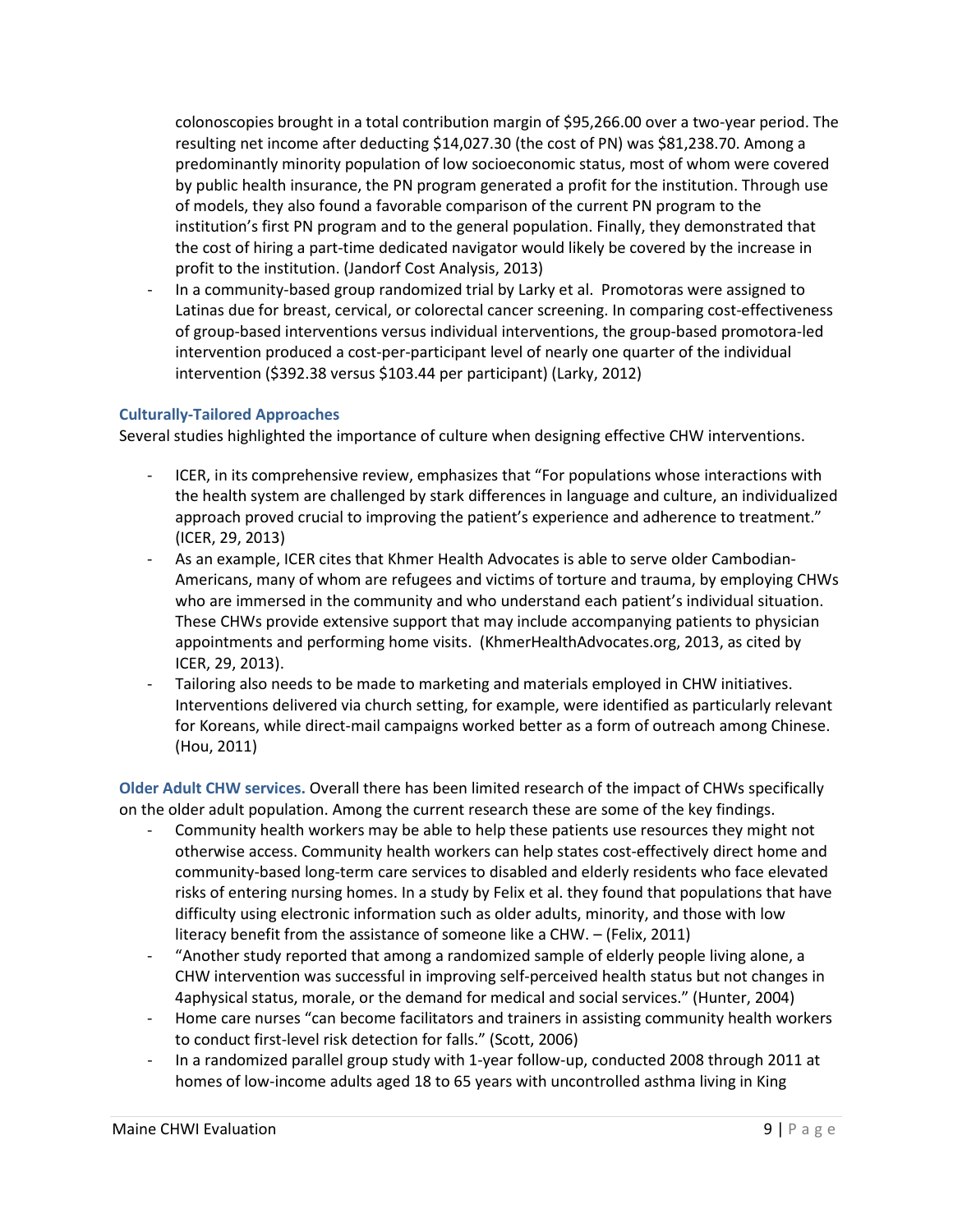County, Washington, the provision of in-home asthma self-management support by CHWs to low-income adults with uncontrolled asthma improves asthma control and quality of life but not unscheduled health care use. (Krieger, 2015)

- A study of home visits by CHWs to address asthma figures found that while the overall home asthma trigger scores were reduced for both children and adults with asthma, reductions in the individual triggers varied. "Caregivers of children with asthma reported a reduction in cockroaches in the home but this decrease was not seen as strongly among the adults with asthma. Perhaps the motivation to eliminate cockroaches is greater when a child's health is involved. Conversely, perhaps admitting cockroaches in the home is more difficult when discussing a child with asthma as compared to an adult with asthma. This explanation likely applies to the similar trend noted in smoking in the home." (Martin, 2006)
- Twenty-two studies reported described the effect of CHW interventions on participant behavior. The evidence of use of CHWs in programs to support the use of bedding encasements for asthma, from five studies, as well as for improved workplace safety and selfmanagement of diabetes mellitus suggests that CHW interventions can change participant behavior in the desired direction when compared with alternatives such as a community intervention, a lower intensity CHW intervention, and usual care combined with a pamphlet (Vishwanathan, 2009)

#### **Home Visiting**

- "Interactions with patients could include weekly meetings in the clinical office, group sessions with other patients, and phone calls, but nearly three-fourths of successful programs also had in-person meetings set up at the patient's home." (ICER, 19, 2013)
- "Ultimately we found that the majority of participants in this study of African American adults participated in the group sessions and home visits, with slightly better adherence to home visits. Perhaps not unexpectedly, the greatest barrier to group session attendance was time, as participants frequently reported conflicts with work (qualitative data not detailed in this manuscript). The combination of group sessions and home visits allowed multiple venues for trust-building, education, and support."(Martin Improving asthma self-efficacy, 2009)

#### **Breast cancer screening rates**

- Culturally appropriate CHW case management activities were shown to result in three times the mammogram completion rate compared to rates of women receiving usual care in one study of 6 primary care practices in Rochester. (Anthony, 2009)
- In one study, it was recommended by the authors that individual counseling by CHWs for patients in communities with underuse of mammography could be a potentially cost effective strategy to promote use, though findings were not statistically significant. (Andersen, 2002)
- Community activities to promote mammography by CHWs such as showing videos, mammography bingo games, promoting events or posters and community meetings may be effective interventions. (Andersen, 2002)
- "One-on-one or small group approaches with culturally-sensitive and linguistically-appropriate educational materials are particularly effective at increasing screening rates." (Hou, 2011).
- Both individual interventions and group settings achieved a meaningful degree of screening adherence for participants who were either never screened or past due for screening. (Larkey, 2012)
- "Participation in home-based group educational interventions delivered by promotoras may be associated with improved breast cancer screening practices among Hispanic women."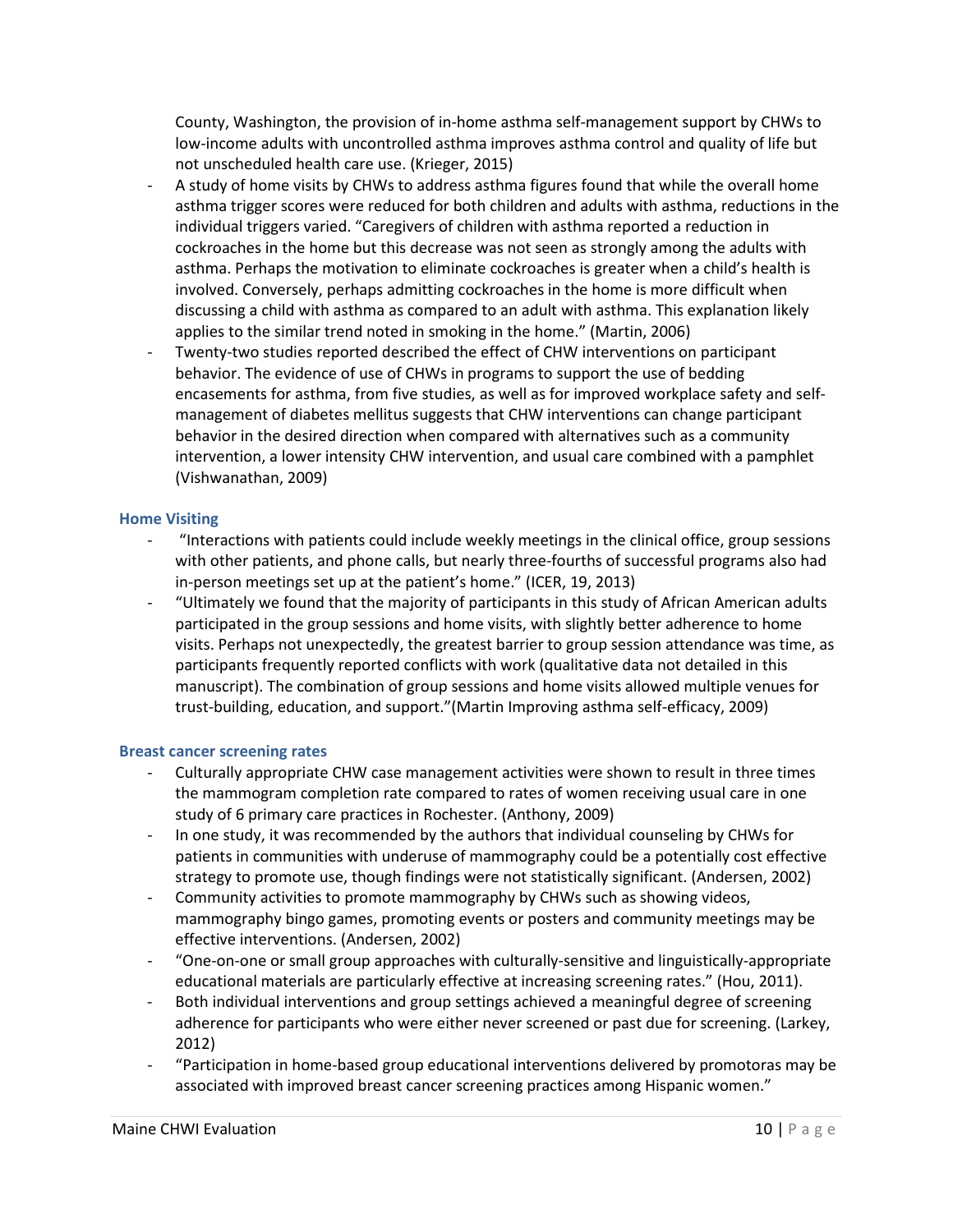(Livaudais, 2010)

- Of patient-targeted strategies to increase mammography utilization, it was found that "the most effective interventions were patient-targeted behavioral interventions (e.g., telephone reminders or letters of invitation), theory-based cognitive interventions (e.g., health education), and sociologic interventions (e.g., use of peer or lay support)…. The study demonstrates that the lay health advisor (LHA) intervention strategy was successful in a triracial, rural population. LHAs provide a personalized intervention, as well as navigation through the health care system, social networking, and social support." (Paskett, 2006)
- "A church-based program to promote the use of mammography screening is not only feasible but also cost effective with the use of volunteer labor and resources. Churches are ideal sites for health promotion, as they provide ready access to women between the ages of 50 and 80 from all socioeconomic and ethnic backgrounds. Finally, they can, at least in theory, provide the necessary physical resources and a pool of volunteers to serve as peer counselors and promote mammography screening" (Stockdale, 2000)
- "Both community and medical settings of recruitment were associated with increases in screening mammography related to a CHW intervention, but the effect was stronger in participants recruited from a medical setting." (Wells, 2011)
- Randomized Control Trials "that reported concordance between participants and CHWs on race or ethnicity indicated a stronger CHW intervention effect on screening mammography than studies where race and ethnic concordance was not described or conducted." (Wells, 2011)

#### **Summary**

This literature review highlights approaches used among CHW interventions that demonstrated effectiveness in terms of improving service quality, cost-savings, and/or improving health and quality of life outcomes. As CHW interventions are gaining greater recognition as a promising element of healthcare reform, the research summarized is hoped to shine a light on promising practices for implementation in the state of Maine. Given limited research, important elements for replication and the range of outcomes that may be expected are only starting to emerge. Some mixed findings exist that further research by the larger field of researchers may eventually help to illuminate. For example, the central importance of home visiting and other face-to-face interactions was emphasized in the ICER 2013 Report, specifically that 75% of successful CHW models they reviewed along with their expert review team came to consensus on the importance of home visiting. However this is not found consistently to be imperative across subsequent studies for all conditions. With such caveats in mind, the literature does point to models that can be drawn upon that may be relevant for advancing the Maine Community Health Worker Initiative and the pilot CHW programs the Initiative supports.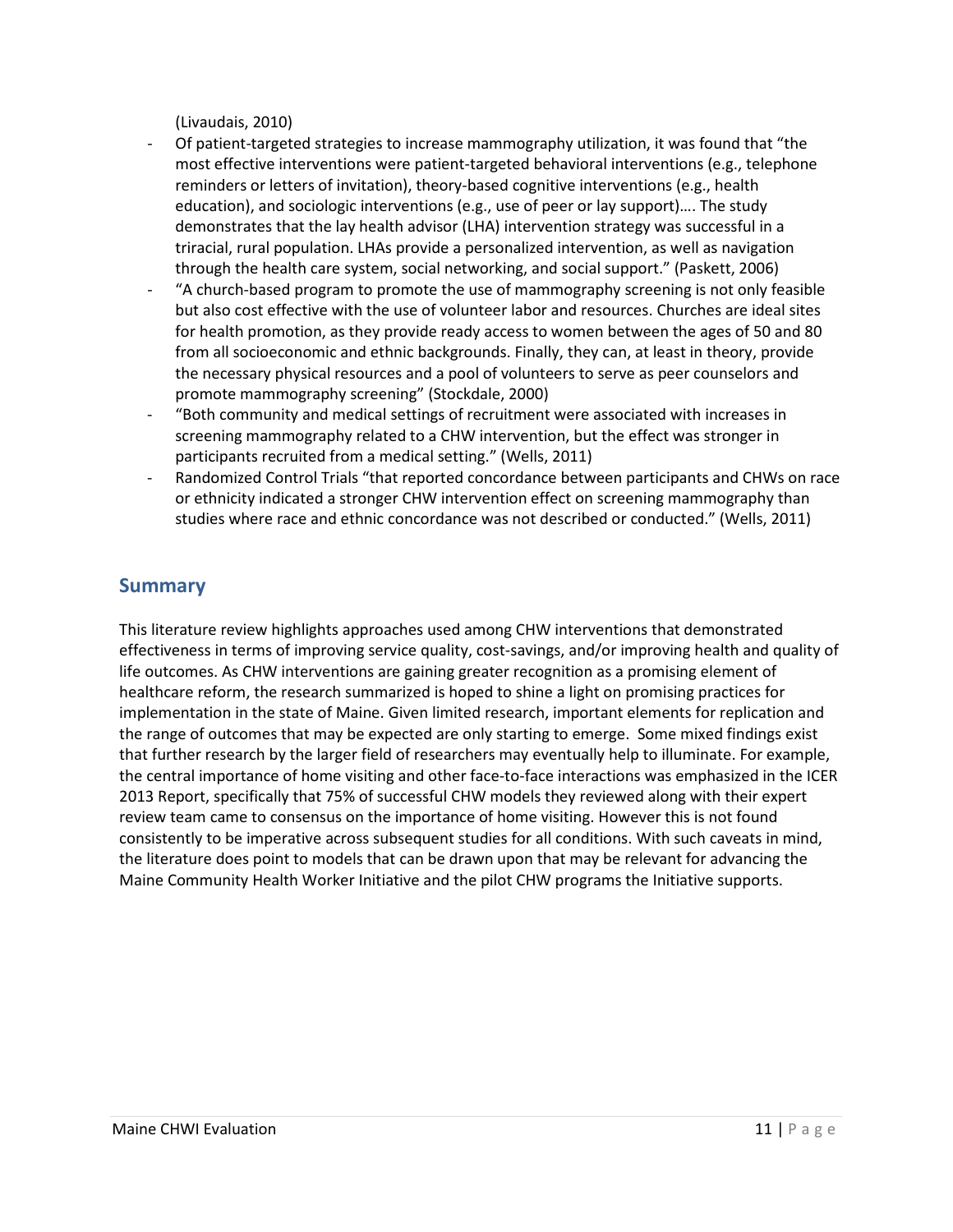#### **Reference List**

Adair R, Christianson J, Wholey D, White K, Town R, Lee S, Britt H, Lund P, Lukasewycz A, Ehumba D. Care Guides: Employing Nonclinical Laypersons to Help Primary Care Teams Manage Chronic Disease. J Ambul Care Manage. 2012 Jan-Mar;35(1):27-37. doi: 10.1097/JAC

Andersen M, Etzioni R, Urban N. The Effectiveness of mammography promotion by volunteers in rural communities. Am Journal of Preventive Medicine April 2000

Andersen M, Hager M, Su C, Urban N. Analysis of the Cost-Effectiveness of Mammography Promotion by Volunteers in Rural Communities. Health Education & Behavior, Vol. 29 (6): 755-770 (December 2002)

Anderson, T., Bovbjerg, R., Eyster, L., Ormond, B.A., Richardson, E. (2013). *Integrating Community Health Workers into a Reformed Health Care System.* [http://www.urban.org/research/publication/integrating-community-health](http://www.urban.org/research/publication/integrating-community-health-workers-reformed-health-care-system/view/full_report)[workers-reformed-health-care-system/view/full\\_report:](http://www.urban.org/research/publication/integrating-community-health-workers-reformed-health-care-system/view/full_report) *(Accessed 1/2016)*

Anthony S, Gowler R, Hirsch G, Wilkinson G. Community health workers in Massachusetts: improving health care and public health. Boston (MA): Massachusetts Department of Public Health, 2009.

Babamoto KS, Sey KA, Camilleri AJ, Karlan VJ, Catalasan J, Morisky DE. Improving diabetes care and health measures among Hispanics using community health workers: results from a randomized controlled trial. Health Educ Behav. 2009;36(1):113-126.

Balcázar HG, de Heer H, Rosenthal L, et al. A Promotores de Salud intervention to reduce cardiovascular disease risk in a high-risk Hispanic border population, 2005-2008. Prev Chronic Dis. 2010;7(2):A28.

Beckham S, Bradley S, Washburn A, Taumua. Diabetes management: utilizing community health workers in a Hawaiian/Samoan population. J Health Care Poor Underserved. 2008;19(2):416-427.

Behforouz HL, et al. Evaluation of Prevention and Access to Care and Treatment (PACT). [Unpublished]. Boston, MA: Brigham and Women's Hospital. 2007.

Brown HS 3rd (a), Wilson KJ, Pagán JA, et al. Cost-effectiveness analysis of a community health worker intervention for low-income Hispanic adults with diabetes. Prev Chronic Dis. 2012;9:E140.

Brownstein JN, Bone LR, Dennison CR, Hill MN, Kim MT, Levine DM. Community Health Workers as interventionists in the prevention and control of heart disease and stroke. Am J Prev Med. 2005 Dec;29(5 Suppl 1):128-33.

CDC Policy Brief April 2015 Addressing Chronic Disease through Community Health Workers

Clark N, Lachance L, Milanovich A, Stoll S, Awad D. Characteristics of Successful Asthma Programs. Public Health Reports University of Michigan, November-December 2009 Volume 124

Collinsworth A, Vulimiri M, Snead C, Walton J. Community health workers in primary care practice: redesigning health care delivery systems to extend and improve diabetes care in underserved populations. Health Promot Pract. 2014 Nov;15(2 Suppl):51S-61S. doi: 10.1177/1524839914539961.

Crump SR, Shipp MP, McCray GG, Morris SJ, Okoli JA, Caplan LS, Throne SL, Blumenthal DS. Abnormal mammogram follow-up: do community lay health advocates make a difference? Health Promot Pract. 2008 Apr;9(2):140-8. doi: 10.1177/1524839907312806.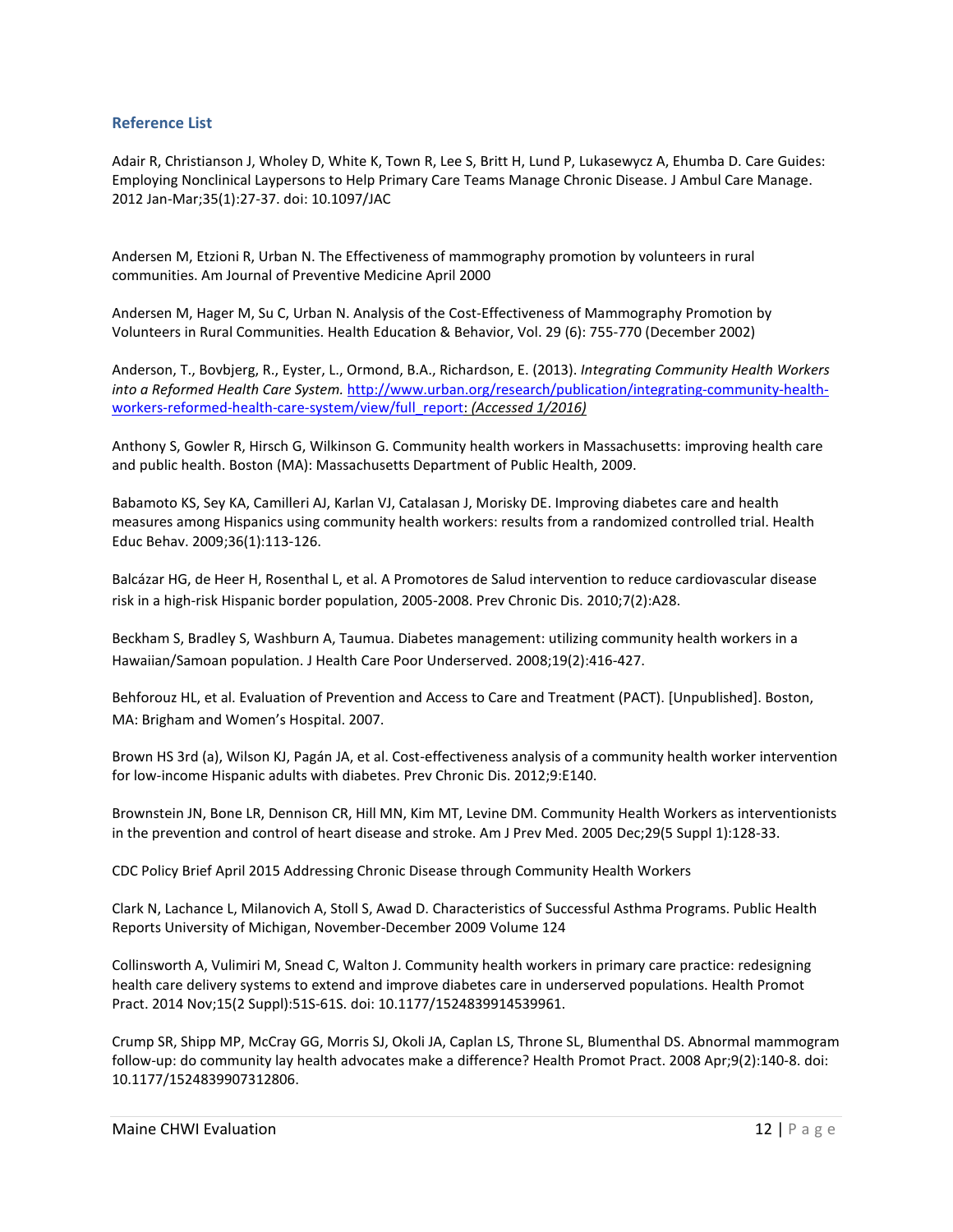Deitrick, L., Paxton, H., Rivera, A., Gertner, E., Biery, N., Letcher, A., & ... Salas-Lopez, D. (2010). Understanding the role of the promotora in a Latino diabetes education program. *Qualitative Health Research*, *20*(3), 386-399. doi:10.1177/1049732309354281

Fedder DO, Chang RJ, Curry S, Nichols G. The effectiveness of a community health worker outreach program on healthcare utilization of west Baltimore City Medicaid patients with diabetes, with or without hypertension. Ethnicity and Disease. 2003;13(1):22-7. CHWs made weekly contacts by phone or in-home visits, linked patients to care, monitored their self care, and provided social support to patients and their families.

Felix H, Mays G, Stewart M, Cottoms N, Olson M. The Care Span: Medicaid Savings Resulted When Community Health Workers Matched Those wit hNeeds to Home and Communtiy Care. Health Aff 2011 July, 30(7). 1366-1374 Fernández ME, Gonzalez A,

Tortolero-Luna G, et al. Effectiveness of Cultivando La Salud: a breast and cervical cancer screening promotion program for low-income Hispanic women. Am J Public Health. 2009;99(5):936-943.

Ford S, Meghea C, Estes T, Hamade H, Lockett M, Williams KP. Assessing the fidelity of the Kin KeeperSM prevention intervention in African-American, Latina and Arab women. Health Educ Res. 2014 Feb;29(1):158-65. doi: 10.1093/her/cyt100. Epub 2013 Oct 11.

Gibbons M, Tyrus NC. Systematic review of U.S.-based randomized controlled trials using community health workers. Progress in Community Health Partnerships: Research, Education, and Action. 2007;1(4):371−381.

Han H-R, Lee H, Kim MT, Kim KB. Tailored lay health worker intervention improves breast cancer screening outcomes in non-adherent Korean-American women. *Health Education Research*. 2009;24(2):318-329. doi:10.1093/her/cyn021.

Hargraves JL, Ferguson WJ, Lemay CA, Pernice J. Community health workers assisting patients with diabetes in selfmanagement. J Ambulatory Care Manage. 2012;35(1):15-26.

Hou S, Sealy DA, Kabiru CW. Closing the disparity gap: cancer screening interventions among Asians--a systematic literature review. Asian Pac J Cancer Prev. 2011;12(11):3133-9.

Hunter JB, de Zapien JG, Papenfuss M, Fernandez ML, Meister J, Giuliano AR. The impact of a promotora on increasing routine chronic disease prevention among women aged 40 and older at the U.S.-Mexico border. Health Educ Behav. 2004;31(4):18s-28s

ICER: Community Health Workers: A Review of Program Evolution, Evidence on Effectiveness and Value, and Status of Workforce Development in New England (Institute for Clinical & Economic Review, 2013)

Jandorf L, Gutierrez Y, Lopez J, Christie J, Itzkowitz SH. Use of a patient navigator to increase colorectal cancer screening in an urban neighborhood health clinic. J Urban Health. 2005;82(2):216-224.

Jandorf L, Stossel L, Cooperman J, Zivin J, Ladabaum U, Hall D, Thelemaque L, Redd W, Itzkowitz S. Cost analysis of a patient navigation system to increase screening colonoscopy adherence among urban minorities. 2013

Johnson D, Saavedra P, Sun E, Stageman A, Grovet D, Alfero C, Maynes C, Skipper B, Powell W, Kaufman A. Community Health Workers and Medicaid Managed Care in New Mexico. J Community Health (2012) 27: 563-571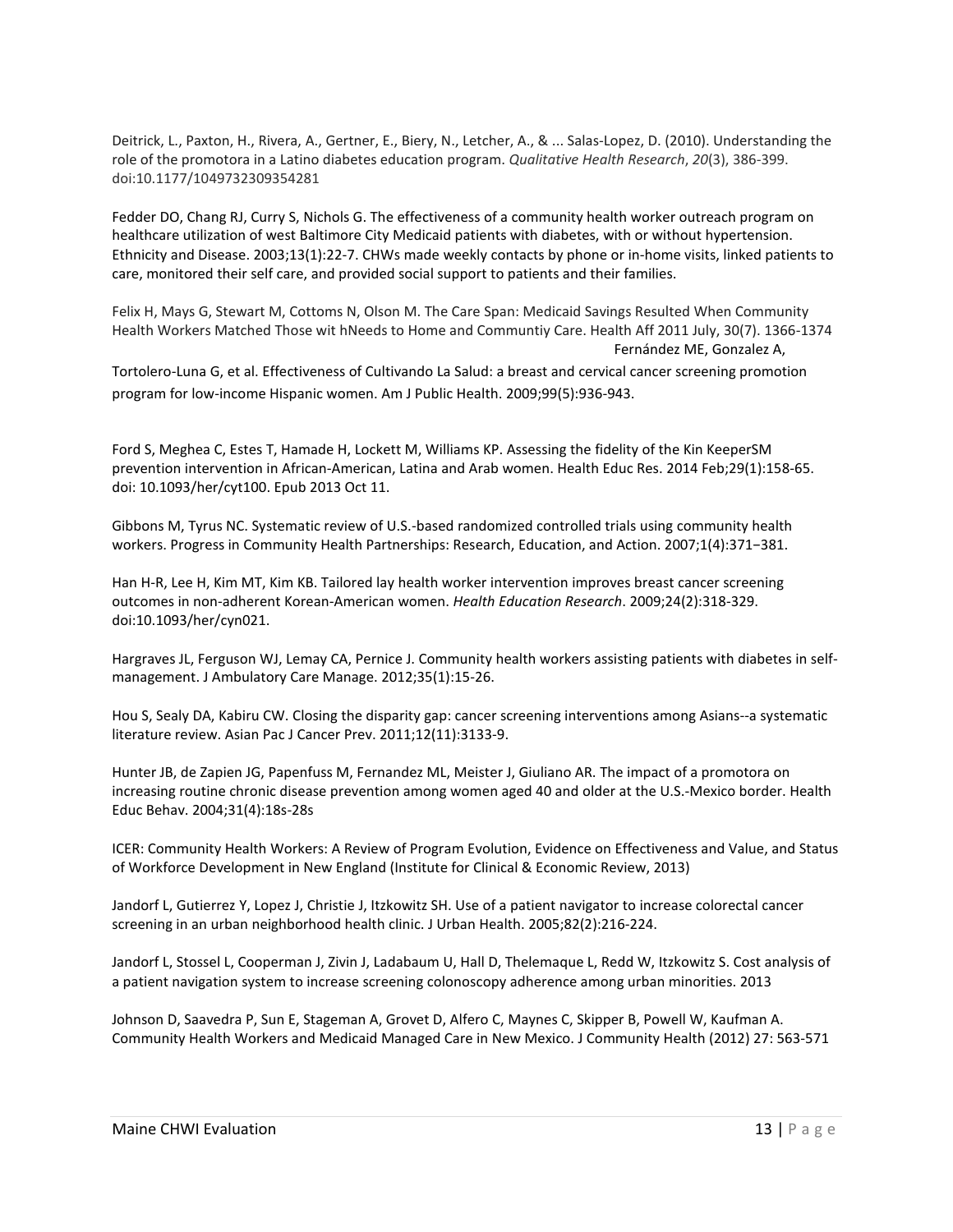Katula JA, Vitolins MZ, Morgan TM, et al. The Healthy Living Partnerships to Prevent Diabetes Study. 2-year outcomes of a randomized controlled trial. Am J Prev. 2013;44(4S4):S324-S332.

Koniak-Griffin D, Brecht ML, Takayanagi S, Villegas J, Melendrez M, Balcazar H. A community health worker-led lifestyle behavior intervention for Latina (Hispanic) women: feasibility and outcomes of a randomized controlled trial. Int J Nurs Stud. 2015 Jan;52(1):75-87. doi: 10.1016/j.ijnurstu.2014.09.005. Epub 2014 Sep 22.

Krieger J, Song L, Philby B. Community health worker home visits for adults with uncontrolled asthma: the HomeBASE Trial randomized clinical trial. JAMA Intern Med. 2015 Jan;175(1):109-17. doi: 10.1001/jamainternmed.2014.6353.

Larkey LK, Herman PM, Roe DJ, et al. A cancer screening intervention for underserved Latina women by lay educators. J Womens Health. 2012;21(5):557-566.

Livaudais JC, Coronado GD, Espinoza N, Islas I, Ibarra G, Thompson B. Educating Hispanic women about breast cancer prevention: evaluation of a home-based promotora-led intervention. J Womens Health (Larchmt). 2010 Nov;19(11):2049-56. doi: 10.1089/jwh.2009.1733. Epub 2010 Sep 17.

Martin MA, Hernandez O, Naureckas E, Lantos J. Reducing home triggers for asthma: the Latino community health worker approach. J Asthma. 2006 Jun-Jul;43(5):369-74.

Martin MA, Catrambone CD, Kee RA, Evans AT, et al.; Chicago Initiative to Raise Asthma Health Equity Investigative Team. Improving asthma self-efficacy: developing and testing a pilot community-based asthma intervention for African American adults. J Allergy Clin Immunol. 2009 Jan; 123(1):153-159.e3.

Nuno T, Martinez ME, Harris R, Garcia F. A Promotora-administered group education intervention to promote breast and cervical cancer screening in a rural community along the U.S.-Mexico border: a randomized controlled trial. Cancer Causes Control. 2011 Mar;22(3):367-74. doi: 10.1007/s10552-010-9705-4. Epub 2010 Dec 24.

Paskett E, Tatum C, Rushing J, Michielutte R, Bell R, Foley K, Bittoni M, Dickinson S, McAlearney A, Reeves K. Randomized Trial of an Intervention to Improve Mammography Utilization Among a Triracial Rural Population of Women. Journal of the National Cancer Institute, Val. 98, No. 17. 2006.

Paskett ED, McLaughlin JM, Lehman AM, Katz ML, Tatum CM, Oliveri JM. Evaluating the efficacy of lay health advisors for increasing risk-appropriate Pap test screening: a randomized controlled trial among Ohio Appalachian women. Cancer Epidemiol Biomarkers Prev. 2011;20(5):835-843.

Perry H, Zulliger R, Rogers M. Community Health Workers in Low-, Middle-, and High-Income Countries: An Overview of Their History, Recent Evolution, and Current Effectiveness. Annu Rev Public Health. 2014;35:399-421. doi: 10.1146/annurev-publhealth-032013-182354. Epub 2014 Jan 2.

Reinschmidt K, Hunter J, Fernandez M, Lacy-Martinez C, Guernsey de Zapien J, Meister J. Understanding the success of promotoras in increasing chronic diseases screening. J Healt hCare Poor Underserved. 2006 May,17(2): 258-64

Rorie JL, Smith A, Evans T, et al. Using resident health advocates to improve public health screening and follow-up among public housing residents, Boston, 2007-2008. Prev Chronic Dis. 2011;8(1):A15.

Rosenthal EL, Brownstein JN, Rush CH, et al. Community health workers: part of the solution. Health Aff. 2010;29(7):1338-1342.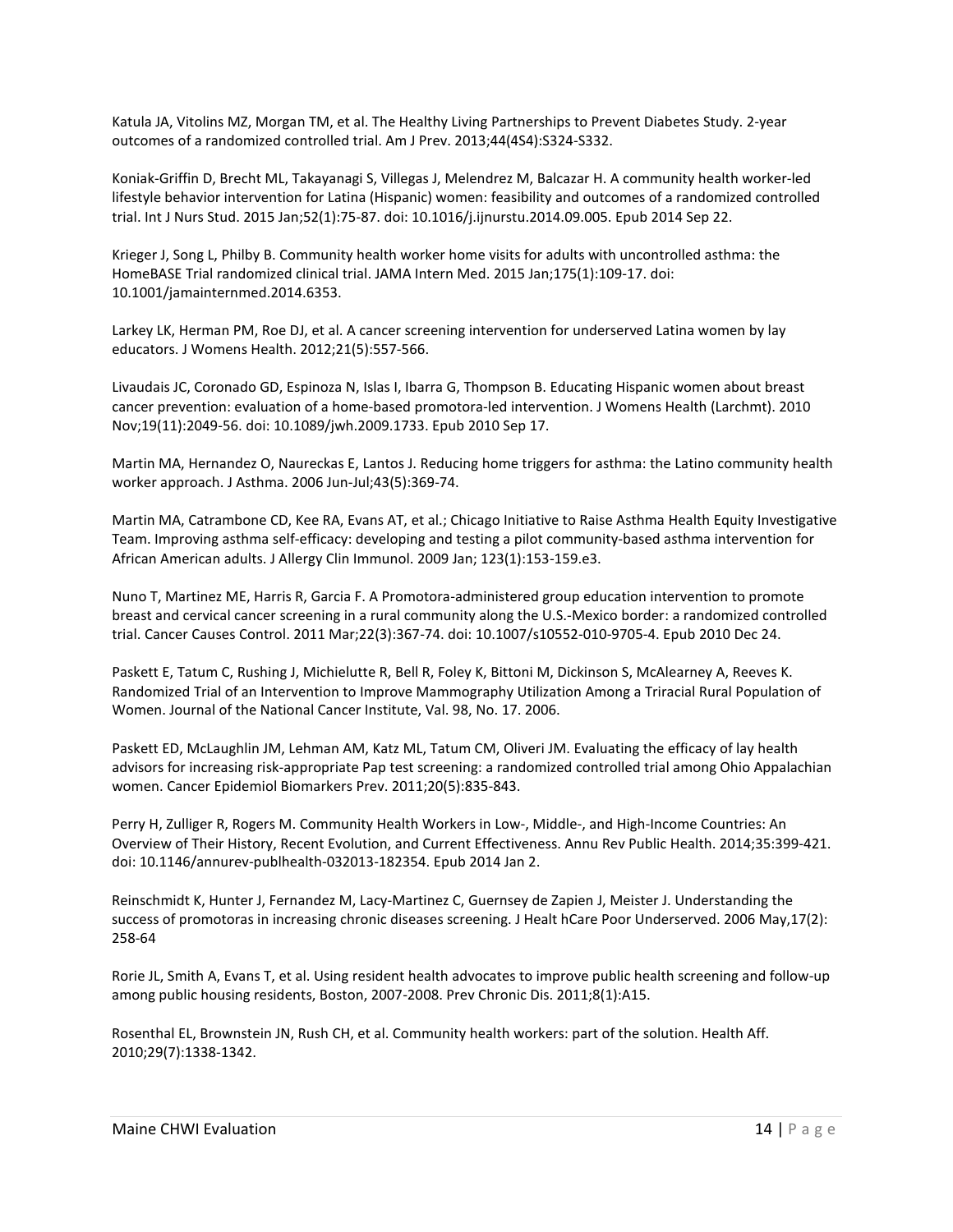Sanchez V, Cacari Stone L, Moffett ML, Nguyen P, Muhammad M, Bruna-Lewis S, Urias-Chauvin R. Process evaluation of a promotora de salud intervention for improving hypertension outcomes for Latinos living in a rural U.S.-Mexico border region. Health Promot Pract. 2014 May;15(3):356-64. doi: 10.1177/1524839913516343. Epub 2014 Jan 6.

Scott VJ, Volova K, Gallagher E. Falls prevention training for community health workers: strategies and actions for independent living (SAIL). J Gerontol Nurs. 2006 Oct;32(10):48-56.

Sixta CS, Ostwald S. Texas-Mexico border intervention by promotores for patients with type 2 diabetes. Diabetes Educ. 2008;34(2):299-309.

Sohl S, Moyer A. Tailored Interventions to Promote Mammography Screening: A Meta-Analytic Review. Prev Med 2007 Oct; 45(4):252-261

Spencer MS, Rosland A-M, Kieffer EC, et al. Effectiveness of a community health worker intervention among African Americans and Latino adults with type 2 diabetes: a randomized controlled trial. Am J Public Health. 2011;101(12):2253-2260.

Stockdale S, Keeler E, Duan N, Derose K, Fox S. Costs and Cost-Effectiveness of a Church-Based Intervention to Promote mammography Screening. Health Servic Res. 2000 Dec; 35(5 Pt 1): 1037-1057

Viswanathan M, Kraschnewski J, Nishikawa B, Morgan LC, Thieda P, Honeycutt A, Lohr KN, Jonas D. Outcomes of Community Health Worker Interventions. Evidence Report/Technology Assessment No. 181 (Prepared by the RTI International–University of North Carolina Evidence-based Practice Center under Contract No. 290 2007 10056 I.) AHRQ Publication No. 09-E014. Rockville, MD: Agency for Healthcare Research and Quality. June 2009.

Wells KJ, Luque JS, Miladinovic B, et al. Do community health worker interventions improve rates of screening mammography in the United States? A systematic review. Cancer Epidemiol Biomarkers Prev. 2011;20(8):1580- 1598.

Yi M, Park EY. Effects of breast health education conducted by trained breast cancer survivors. .J Adv Nurs. 2012 May;68(5):1100-10. doi: 10.1111/j.1365-2648.2011.05815.x. Epub 2011 Aug 22.